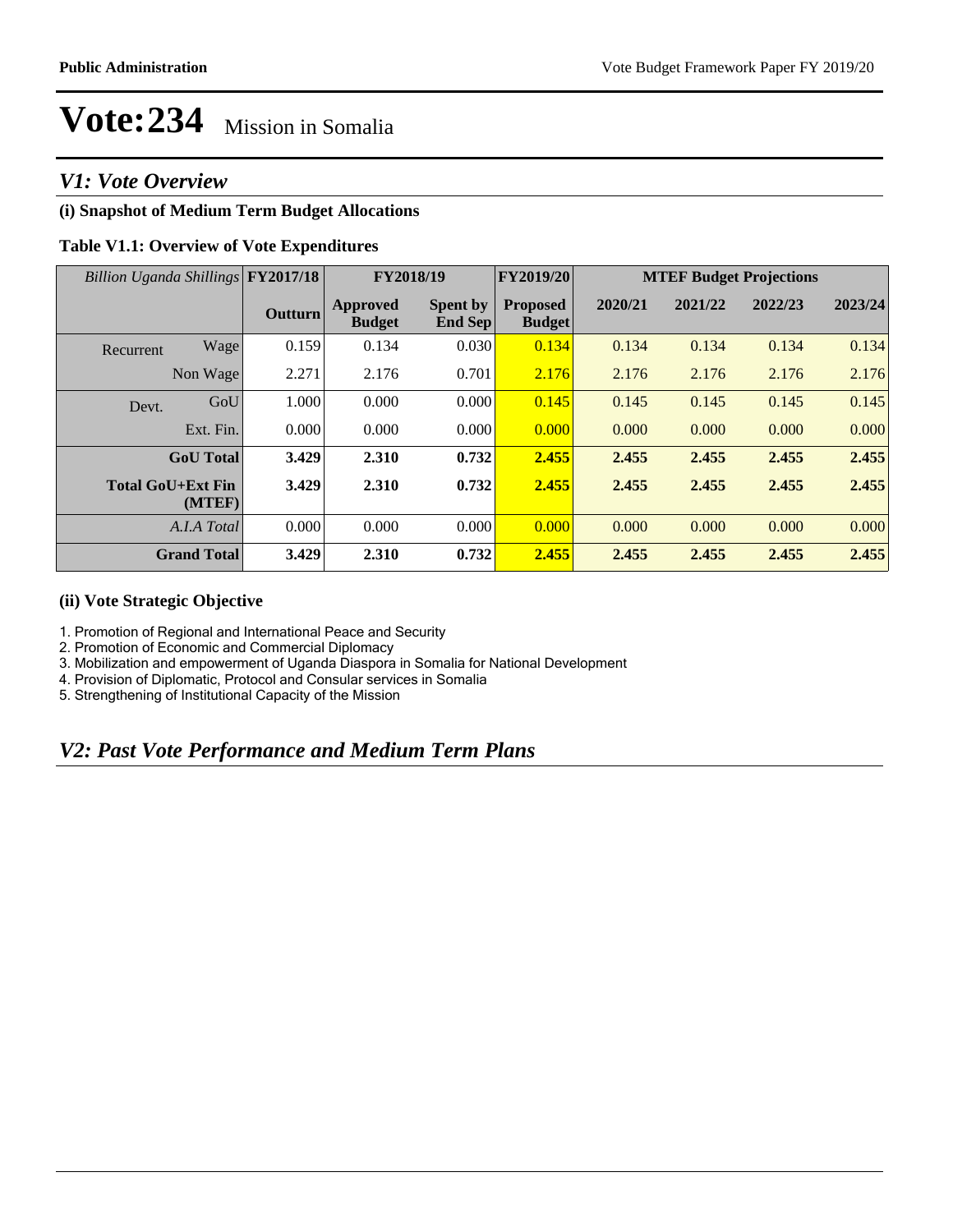#### **Performance for Previous Year FY 2017/18**

Participated in the AMISOM TCC Summit, held in Kampala on 02nd March 2018.

Held 23 meetings with the international partners in Somalia to discuss how to bring peace and Security in Somalia

Held 15 meetings with Regional partners on the security situation and pacification of Somalia

Held a meeting with the Speaker of the Lower House to discuss bilateral collaboration with Parliament of Uganda to develop capacity of Somalis MPs and staff with possible bench marking of various sectoral committees of parliament

Had a meeting with Aero Capital, a US private company and expressed interest to operate an airline to ply Entebbe- Mogadishu route

Participated in 18 AMISOM consultative meetings to enhance the work of AMISOM

Made 10 field visits to AMISOM Forces

Held a meeting with Ugandans living and working in Somalia to sensitise them on the conditions in Somalia and how to invest back in Uganda and contribute to national development

Repatriated remains of 2 Ugandans who were killed in Somalia.

Handled 4 Consular cases involving Ugandans ranging from immigration cases, arrests, employment, robbery, etc

Visa applications processed through interviews, profiled and advise on the e-visa application system

Enlisted and facilitated 150 SNA Officer Cadets travel to Uganda for cadet training course.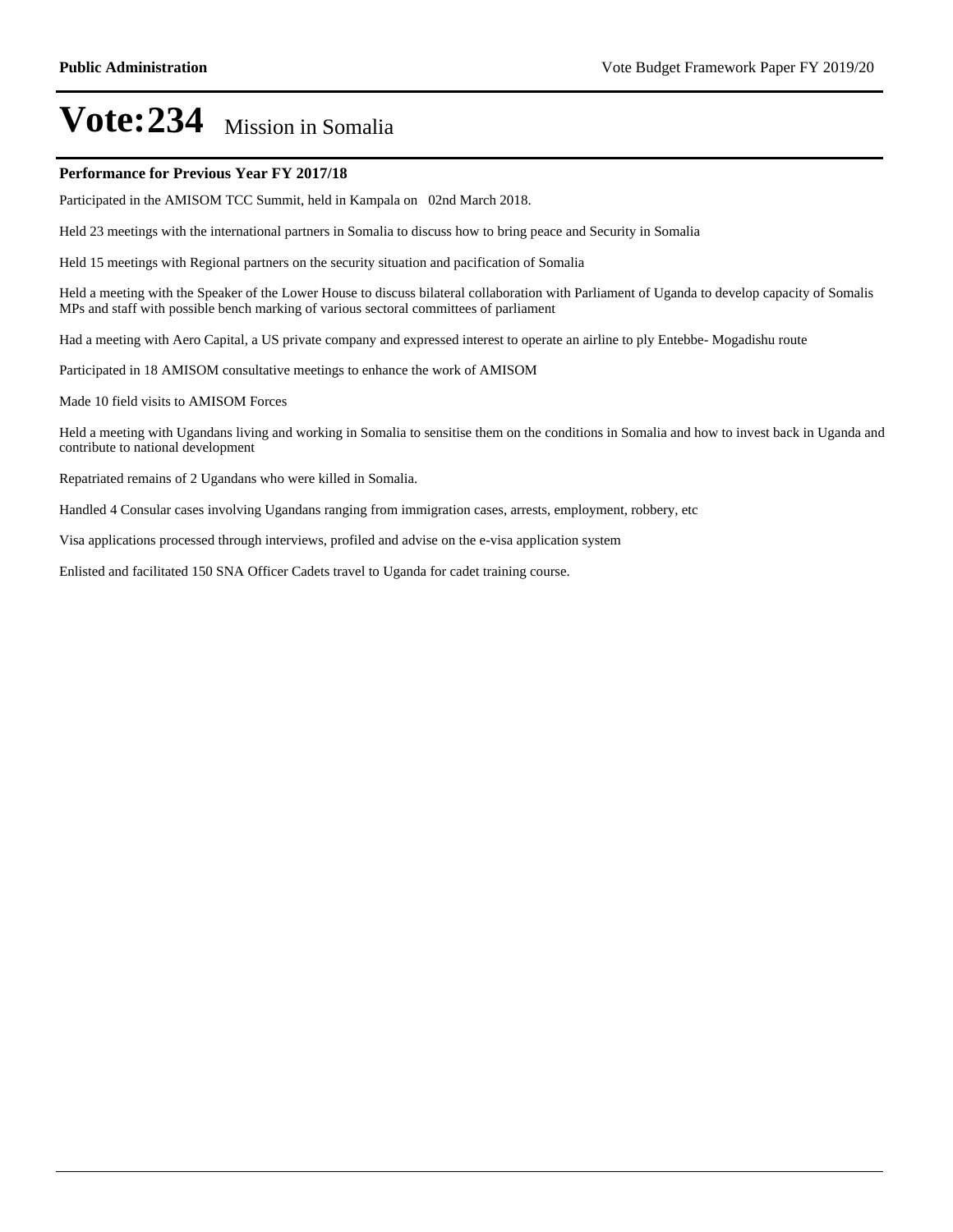#### **Performance as of BFP FY 2018/19 (Performance as of BFP)**

Participated in a 2-day High Level Partnership Forum (HLPF) on Somalia held on Brussels from 16-17 July 2018.

Held a meeting with EU Mission Charge d'Affaires on implementation of Somalia Transition Plan

The Embassy liaised closely with TCCs, FGS, AMISOM, UNSOM, UNSOS and other International partners to engage UNSC to pass UNSC Resolution 2431 that extended AMISOM mandate until May 2019

On 06/07 accompanied Minister of Foreign Affairs of Federal Government of Somalia on a 2-day official visit to Uganda. Bilateral issues of mutual interest were discussed and agreed including holding of JPC in the near future.

On 23/08 held a meeting with President Mohamed Abdullahi Mohamed Farmajo on bilateral discussions.

Embassy facilitated a sideline Meeting between H.E. President Yoweri Museveni and H.E President Mohamed Farmajo on the margins of FOCAC ( 1-3 Sept, 2018) in Beijing, China

The D/HoM and Contingent Commander called on President Farmajo at Villa Somalia to brief him on the progress of the Phase I implementation of the Transition Plan (AMISOM Transition Plan to Somali Institutions).

On 24/08, the Mission in liaison with AMISOM conducted a 10 days Leadership Development Training; for 80 military and police and76 Civilian participants were drawn from 17 districts of Banadir Region/Mogadishu City. Facilitators for the training were from National Leadership Institute (NALI) of Uganda.

Facilitated 39 Somalia senior officials to travel to Uganda for Conferences, Workshops and Training.

The Embassy successfully negotiated release of passports, payment of Salaries in arrears and return tickets for 02 Ugandans employed as footballers by a private club in Mogadishu.

Handled 7 Consular cases involving Ugandans working in Somalia on immigration related issues (No valid visas and work permit, illegal entry with alcohol, expired passports).

Held consultative meeting on registration with representatives of Ugandans from various Companies in Uganda.

Held a Sensitization meeting of all Ugandans working in Somalia

1200 Ugandans registered in Somalia

Engaged various offices in Kampala for Uganda Airlines to consider opening a direct route from Entebbe to Somalia once the airline is operational

#### **FY 2019/20 Planned Outputs**

- Uganda image as a trusted partner maintained
- Peace-building activities in Somalia supported
- International Resource mobilization for peace-building and development in Somalia supported
- Activities for enhancement of UPDF presence in Somalia (including the UN Guard Force) participated in and diplomatically supported
- Activities for institutionalization of Somalia Government structures supported
- Activities for capacity building of Somalia institutions, (in mutually agreed areas) supported
- Diplomatic Notes issued
- Cases involving Ugandans handled.
- Courtesy and hospitality services extended to VIPs
- Uganda visas issued as appropriate.

#### **Medium Term Plans**

- Uganda image as a trusted partner maintained
- Peace-building activities in Somalia supported
- International Resource mobilization for peace-building and development in Somalia supported
- Activities for enhancement of UPDF presence in Somalia (including the UN Guard Force) participated in and diplomatically supported
- Activities for institutionalization of Somalia Government structures supported
- Activities for capacity building of Somalia institutions, (in mutually agreed areas) supported

#### **Efficiency of Vote Budget Allocations**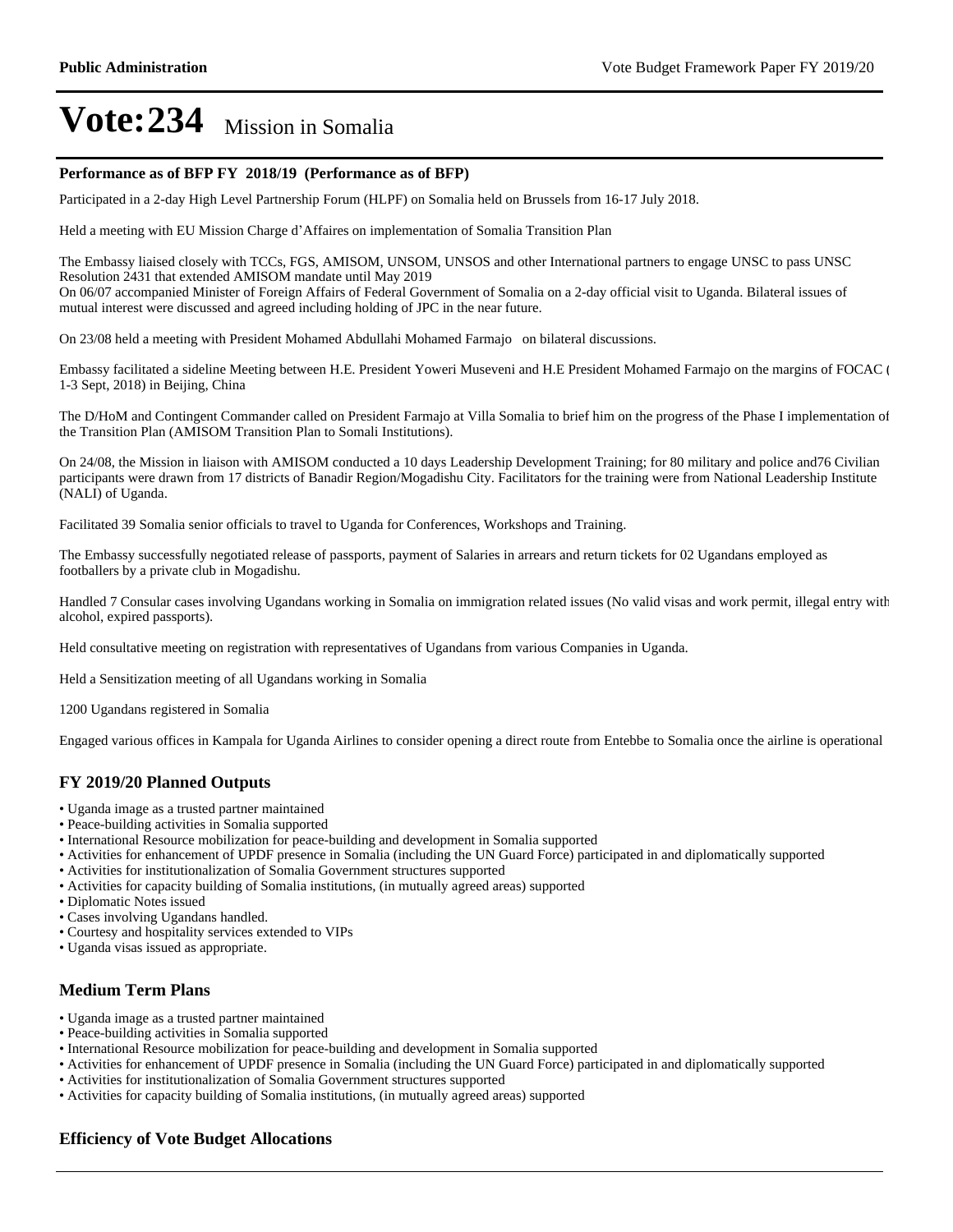Staff training

- Regular finance committee meetings
- Strengthening procurement committees

#### **Vote Investment Plans**

The Mission plans to procure and construct more prefabs in the medium term

#### **Major Expenditure Allocations in the Vote for FY 2019/20**

Major expenditure is on fixed cost items like Foreign Service Allowance, Rent and utilities. The Mission has an inadequate budget to cater for major outputs

#### **V3: PROGRAMME OUTCOMES, OUTCOME INDICATORS AND PROPOSED BUDGET ALLOCATION**

#### **Table V3.1: Programme Outcome and Outcome Indicators**

| <b>Vote Controller:</b>                                                                                                                                                                          |                                                                                              |                                                      |  |  |  |      |                          |      |  |
|--------------------------------------------------------------------------------------------------------------------------------------------------------------------------------------------------|----------------------------------------------------------------------------------------------|------------------------------------------------------|--|--|--|------|--------------------------|------|--|
| <b>Programme:</b>                                                                                                                                                                                | <b>52 Overseas Mission Services</b>                                                          |                                                      |  |  |  |      |                          |      |  |
| <b>Programme Objective:</b>                                                                                                                                                                      |                                                                                              | To promote and protect Uganda's interests in Somalia |  |  |  |      |                          |      |  |
| <b>Responsible Officer:</b>                                                                                                                                                                      | Head of Mission                                                                              |                                                      |  |  |  |      |                          |      |  |
| <b>Programme Outcome:</b>                                                                                                                                                                        | Enhanced national security development, the country's image abroad and wellbeing of Ugandans |                                                      |  |  |  |      |                          |      |  |
| Sector Outcomes contributed to by the Programme Outcome                                                                                                                                          |                                                                                              |                                                      |  |  |  |      |                          |      |  |
| 1. Improved regional and International Relations                                                                                                                                                 |                                                                                              |                                                      |  |  |  |      |                          |      |  |
|                                                                                                                                                                                                  | <b>Performance Targets</b>                                                                   |                                                      |  |  |  |      |                          |      |  |
| 2020/21<br>2017/18<br>2018/19<br>2019/20<br><b>Baseline</b><br><b>Programme Performance Indicators (Output)</b><br><b>Base year</b><br>Actual<br><b>Target</b><br><b>Target</b><br><b>Target</b> |                                                                                              |                                                      |  |  |  |      | 2021/22<br><b>Target</b> |      |  |
| • Number of cooperation frameworks<br>2<br>3<br>negotiated, and concluded                                                                                                                        |                                                                                              |                                                      |  |  |  |      |                          |      |  |
| • Rating of Uganda's image abroad                                                                                                                                                                |                                                                                              |                                                      |  |  |  | good | good                     | good |  |

#### **Table V3.2: Past Expenditure Outturns and Medium Term Projections by Programme**

| Billion Uganda shillings            | 2017/18 | 2018/19                                   |        | 2019-20                          | <b>MTEF Budget Projections</b> |         |         |         |
|-------------------------------------|---------|-------------------------------------------|--------|----------------------------------|--------------------------------|---------|---------|---------|
|                                     | Outturn | <b>Approved Spent By</b><br><b>Budget</b> | End O1 | <b>Proposed</b><br><b>Budget</b> | 2020-21                        | 2021-22 | 2022-23 | 2023-24 |
| Vote :234 Mission in Somalia        |         |                                           |        |                                  |                                |         |         |         |
| <b>52 Overseas Mission Services</b> | 3.429   | 2.310                                     | 0.732  | 2.455                            | 2.455                          | 2.455   | 2.455   | 2.455   |
| Total for the Vote                  | 3.429   | 2.310                                     | 0.732  | 2.455                            | 2.455                          | 2.455   | 2.455   | 2.455   |

#### **V4: SUBPROGRAMME PAST EXPENDITURE OUTTURNS AND PROPOSED BUDGET ALLOCATIONS**

#### **Table V4.1: Past Expenditure Outturns and Medium Term Projections by SubProgramme**

| <b>Billion Uganda shillings</b> | 2017/18 | FY 2018/19 | $2019 - 20$ | <b>Medium Term Projections</b> |
|---------------------------------|---------|------------|-------------|--------------------------------|
|                                 |         |            |             |                                |